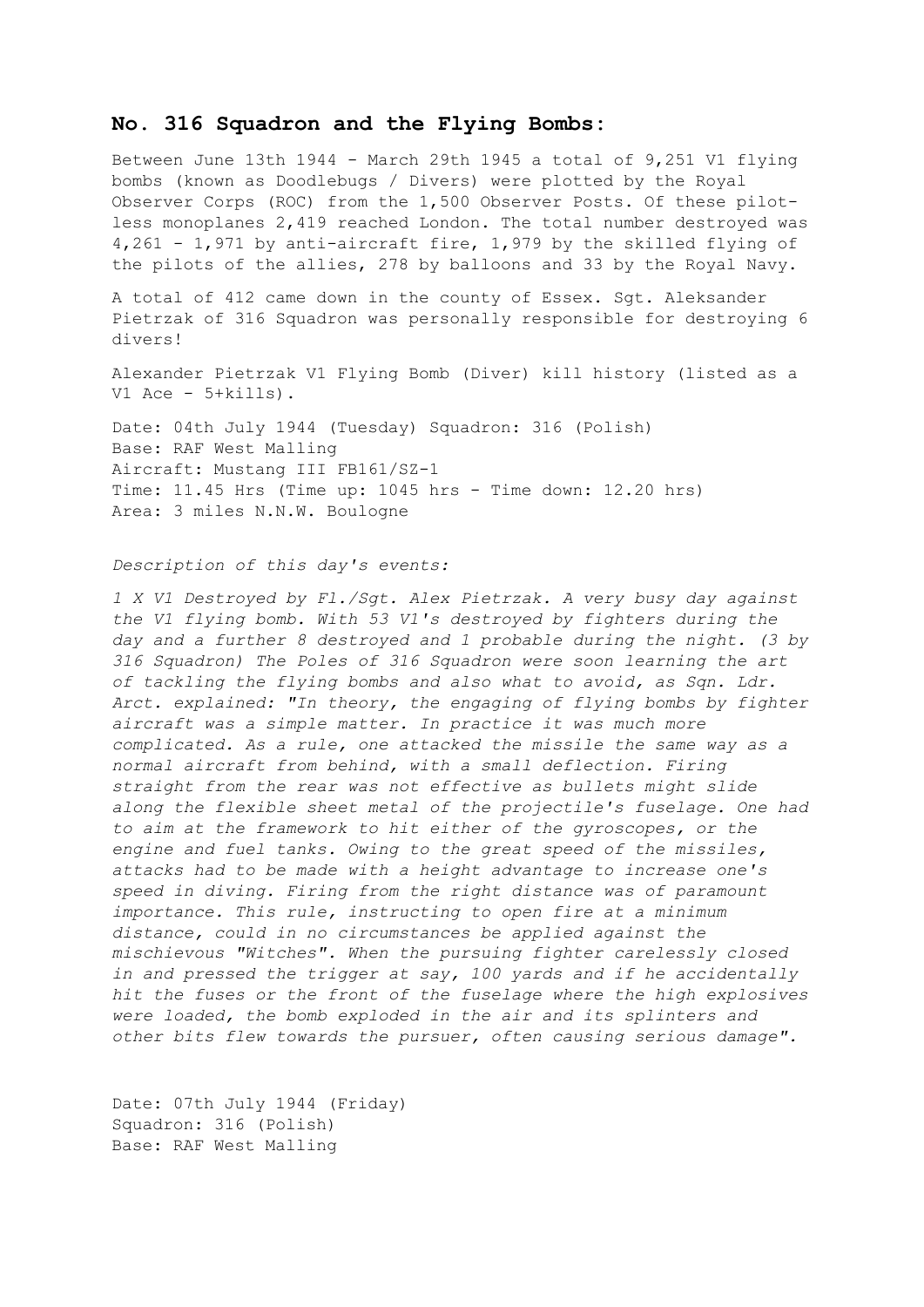Aircraft: Mustang III FB161/SZ-1 Time: 19.58 Hrs Area: Off Bexhill

## *Description of this day's events:*

*1 X V1 Destroyed by Fl./Sgt. Alex Pietrzak. 48 V1's destroyed by fighters during the day and a further 13 destroyed at night. (7 by 316 Squadron). This successful day for the Poles came to a close at 19.58 hrs with the shooting down of another Diver by Alex. "Intercepted 10 miles off the French coast. Attacked from starboard rear from 250 yards. Strikes all over and it exploded in the sea 10 miles south-south east of Bexhill".*

Date: 12th July 1944 (Friday) Squadron: 316 (Polish) Base: RAF Friston Aircraft: Mustang III FB378/SZ-X Time: 07.05 Hrs / 07.42 Hrs Area: 2 miles N.W. Appledore (Kent), height - 2500 mtrs. - N Lympne height - 1100 mtrs.

## *Description of this day's events:*

*2 X V1 Destroyed by Fl./Sgt. Alex Pietrzak. 62 V1's destroyed by fighters during the day. (7 by 316 Squadron). Fl./Sgt. Alex Pietrzak sighted the first diver crossing the coast at Dungeness: "Attacked from around 200 yards dead astern, closing to 100 yards. Strikes all over and Diver exploded on the ground 2 miles north west of Appledore". The second Diver exploded mid-air after accurate fire from his Mustang and caused severe damage. He reported: "The first burst of fire slowed it down and after letting off a second burst it exploded in the air and the blast damaged the propeller and the left side of my aircraft and I was obliged to bail out".* 

*Sqn/Ldr. Arct went into greater detail: "Fl./Sgt. Pietrzak in the heat of the fighting, closed in to 100 yards and opened accurate fire. He must have hit the fuses as the main bomb exploded in the air. The blast was so powerful that the Mustang lost its propeller and the wings bent to a most peculiar shape. The aircraft went out of control, fortunately, Pietrzak, a stocky, well-built fellow possessed very quick reflexes. His misfortune happened at 800 yards, he had lost quite a lot of precious height and at the last moment got out to save his life. Conclusions were drawn and we introduced the rule forbidding opening fire from less than 200 yards. This distance could easily be judged both in the daytime and at night. When a fighter approached a diver from behind, which was the normal way of attacking and when he could see the red hot ring of the jet engine's nozzle, it meant the distance was right to open fire. On the other hand, firing from more than 300 yards was rather useless*